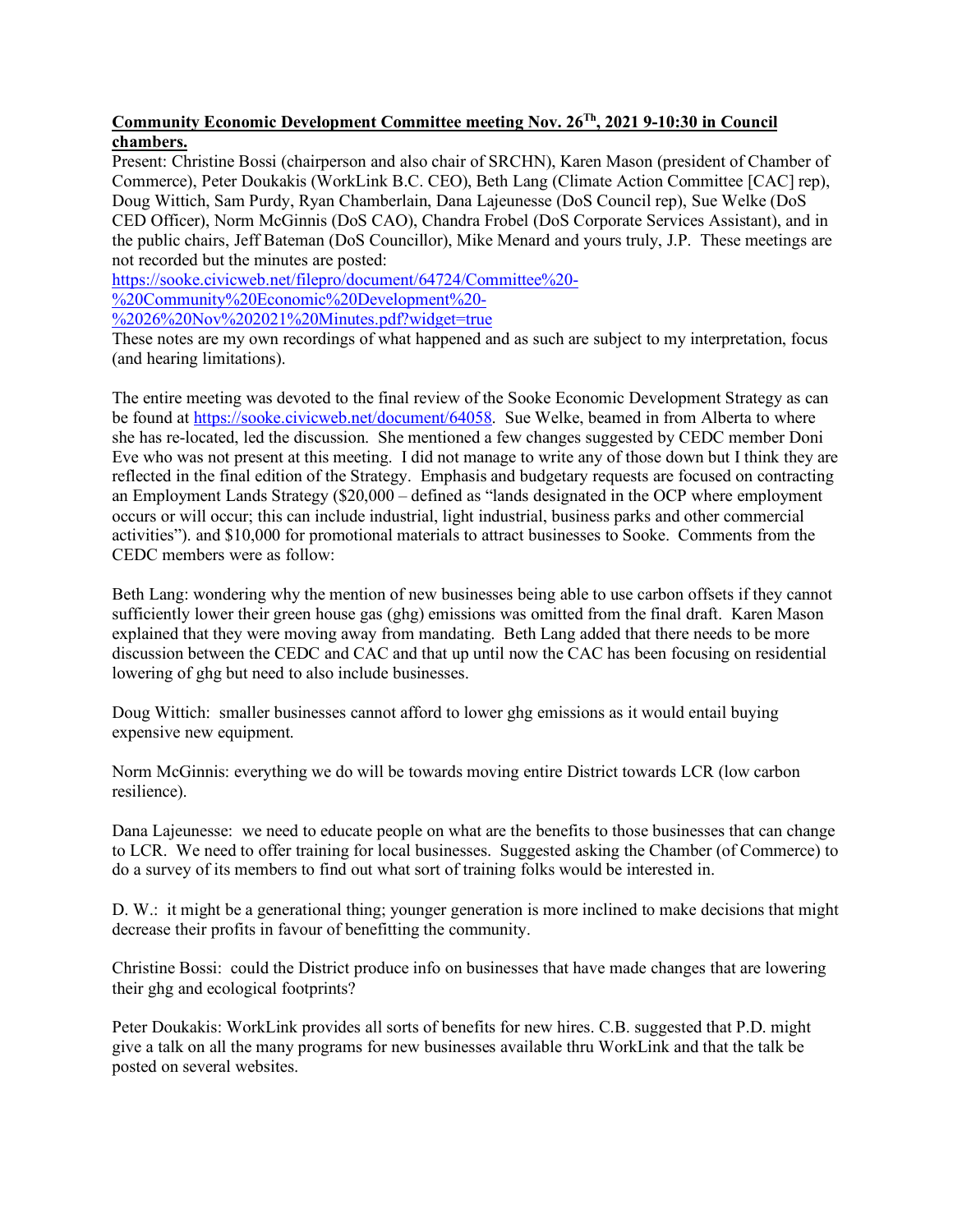B.L noted that there are no details on the partnership with the T'sou-ke Nation that is mentioned in the Stratey. Sue Welke said that is for future determining and N. McG. added that the relationship between the DoS and the T'sou-ke Nation is very good and "timing is on their terms". And P. D. noted that WorkLink has a grant and will be hiring a full-time indigenous outreach specialist.

Roundtable (updates on what has been happening in the organizations represented by CEDC members):

1. B.L.: CAC has proposed a 7% per year reduction in ghg emissions in Sooke in order to meet their 50% reduction by 2030. Two keys to achieving that next year are to take 250 cars off the road and have 250 houses shift to heat pumps from fossil fuels for heating. They are doing storytelling to enthuse people. They requested \$4000 for a study on developing a tele-work centre. Carbon emissions counting will be done by their newly hired climate intern, Maia Carolfield. She will help people wayfind for rebates and maybe organize group purchases. Have not yet talked about working with businesses.

Sam Purdy: watched the South Island Prosperity Partnership (SIPP) Rising Economy 4-day event held this week on line (if readers are interested in what was presented and by whom here is the link: https://ourrisingeconomy.com/#:~:text=November%2022%2D25%2C%202021,in%2Dperson%20and%2 0virtual%20event!

C.B.: SRCHN (Sooke Region Communities Health Network) is busy with organizing the affordable housing on Wadams Way. Will be fund-raising for the Seniors' Centre. Have hired 2 new persons thanks to grants. They have office space available.

K.M. Exciting news: Shop Local B.C. has granted a \$35,000 grant to the Chamber (thanks to the DoS for reinstating the Chamber's service agreement which enabled them to hire someone who could apply for that grant). Dec.  $7<sup>th</sup>$  Business Excellence Awards. At their January AGM K.M. will step down as president and Mike Menard will be taking over. He will be taking her position on the CEDC as well.

D.W. (Wittich Environmental): He has been dealing with residential oil spills for years (he noted that there is no longer insurance for oil leaks). Mostly young people and old people are still using heating oil. Proposed program (by CAC) of buying heat pumps in bulk is a great idea. Need more than 250 pump conversions, tho.

P.D.: WorkLink exceeded their revenue targets by 300% this year. Will be investing it in the community. They lost their contractor for building their new building on Church Rd. but hoping to find a local contractor. They have invested \$500,000 in Port Renfrew promoting Pacheedaht businesses. Hope to bring in more staff to apply for grants in the Fall.

D.L.: Also participated in the SIPP Rising Economy sessions, along with mayor Maja Tait. Main thrust was about climate change and innovation. Especially supporting UVic, Camosun and Royal Roads which are championing innovation. T'sou-ke chief Gordon Planes gave a presentation at one of the sessions and "blew everyone away".

Ryan Chamberain: He is the T'sou-ke Nation marine rep. He noted that there is a 2-year window where initiatives are supported by grants so need to develop independent support, especially for youth. The Coastal Restoration Society has been trapping green crabs, an invasive species that eat all the eel grass. Very tiny. Chitosan is a by-product of them which can be used for various things such as straws. The CRS is also working on removing derelict boats. Investors are looking at the Sooke waterfront and finding it "very exciting". He is hoping to encourage the CRD to look at the watershed as a whole (not just the oceans), including things like the Muir Creek eco-system and logging practices.